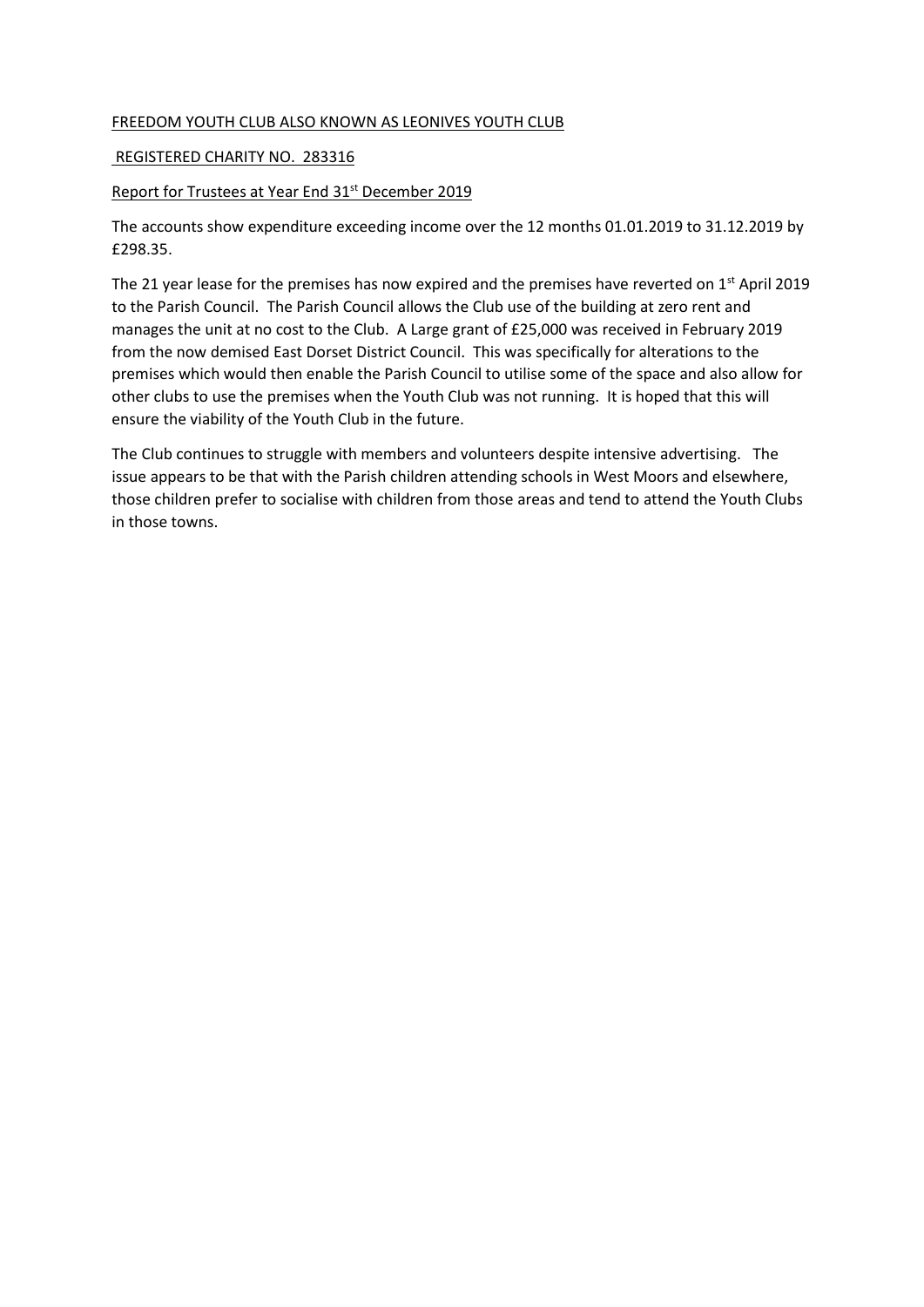| Subs received<br>fund raising<br>Parish Council grant<br><b>RECEIPTS</b><br>EDDC Grant building alterations<br>Tuck (food and drink sales) | 25,000.00<br>3,575.37<br>149.37<br>261.80<br>ファーサくディーくり ニー<br>2019 | Accounts for the year ended 31 December 2019<br>2,000.00<br>208.43<br>267.00<br>2018 PAYMENTS<br>$\frac{1}{6}$<br>Maintenance<br>Outings<br>Refreshments<br>Staff costs<br>new doors | 1,914.22<br>1,893.50<br>221.31<br>29.70<br>2019 | 2,398.00<br>1,792.50<br>693.95<br>262.72<br>2018 |
|--------------------------------------------------------------------------------------------------------------------------------------------|--------------------------------------------------------------------|--------------------------------------------------------------------------------------------------------------------------------------------------------------------------------------|-------------------------------------------------|--------------------------------------------------|
| sundries                                                                                                                                   | 98.39                                                              | 186.40<br>155.00<br>Insurance<br>Sundries<br>Activities<br>Tranining<br>Utilities                                                                                                    | 408.58<br>796.19<br>25.00                       | 1.31.35<br>316.19<br>646.06                      |
| Totals                                                                                                                                     | 29,084.93                                                          | 2,816.83<br><b>Building alterations</b>                                                                                                                                              | 30,714.32<br>25,425.82                          | E <sub>140.77</sub>                              |
| Opening balance b/f at 01.01.2019                                                                                                          | $1,927.74 \times$                                                  | Balance of bank at 31.12.19<br>plus cash in hand to bank                                                                                                                             | 486.77 $\land$<br>138.25                        |                                                  |
| Excess of Income over payments                                                                                                             | 1,629.39<br>298.35                                                 | cash available as at 31.12.2019<br>I have examined the accounts and find them in order<br>less uncleared items as at 31.12.19<br>Plus float held by Leader                           | <b>298.35</b><br>362.90<br>36.23                |                                                  |
| Signed:<br>Date:<br>Clerk and RFO on pehalt of the Trustees                                                                                |                                                                    | Independent Examiner<br>Date: $\sqrt{0.5/2}$<br>Signed:                                                                                                                              |                                                 |                                                  |

FREEDOM YOUTH CLUB